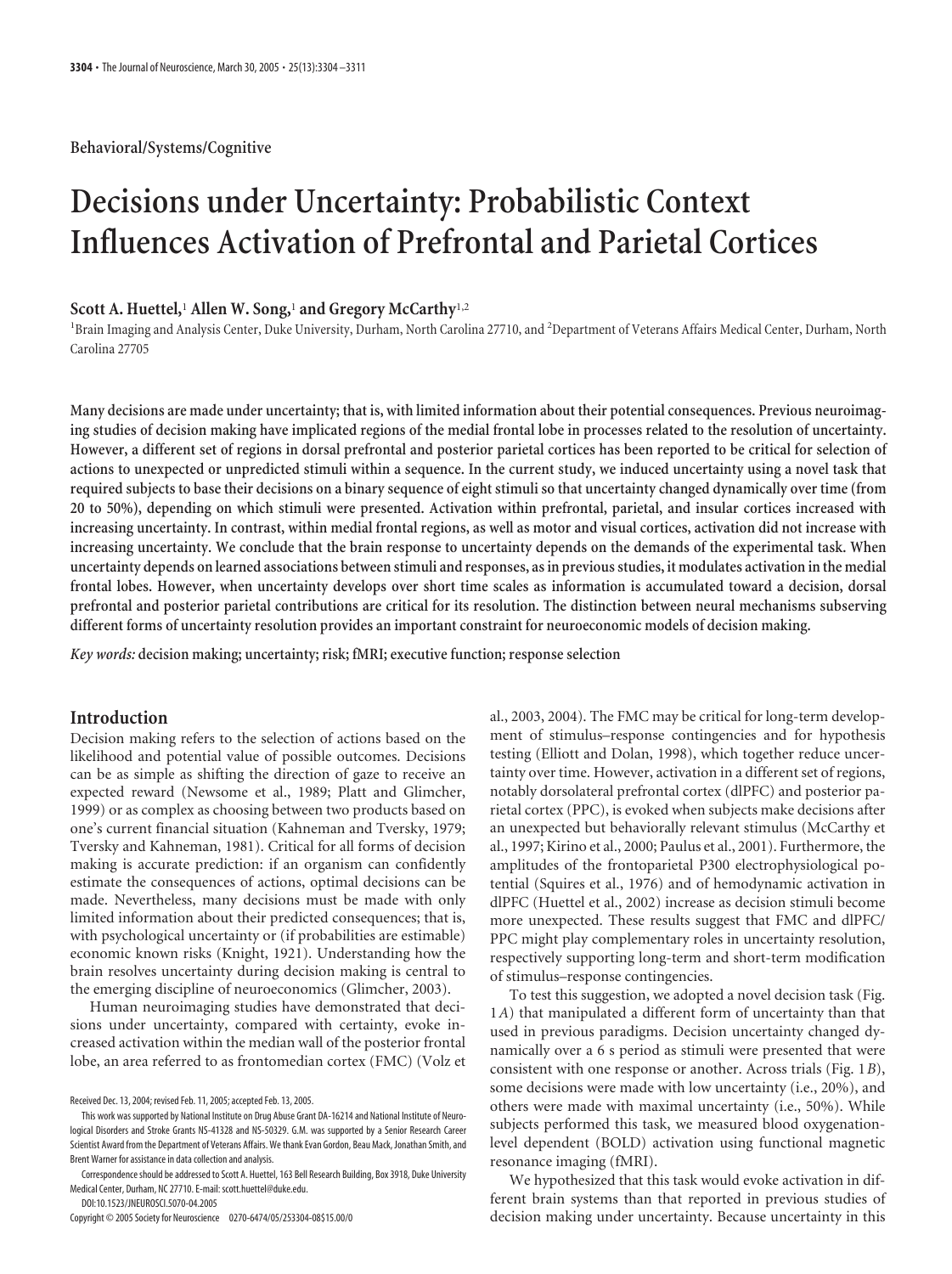

**Figure 1.** Experimental design. *A*, In each trial, subjects viewed a series of eight context stimuli that provided information about which decision to make in that trial. Each context stimulus was a circle or triangle presented rapidly (duration, 400 ms; interval, 350 ms) at fixation. After a variable delay interval, subjects indicated their decision by pressing one of four buttons on a response box: high-confidence circle, low-confidence circle, low-confidence triangle, and high-confidence triangle. Subsequently, after a second variable delay, a feedback stimulus was revealed that was consistent or inconsistent with the decision. *B*, Uncertainty varied systematically with the number of stimuli of each type, as shown for these example sequences. If all stimuli were of one type, there was only 20% uncertainty; that is, the feedback stimulus was 80% likely to be of the presented type. However, as the proportion of stimuli grew more even, the uncertainty associated with selecting the more probable stimulus increased.

task is (partially) resolved over the course of each trial, activation within regions such as dlPFC and PPC that are associated with activating and inhibiting stimulus–response contingencies based on moment-to-moment information (Miller and Cohen, 2001; Wallis et al., 2001; Huettel et al., 2002) should increase as uncertainty increases. However, under the hypothesis that FMC supports construction of long-term stimulus–response associations, as speculated by Volz et al. (2003), activation in FMC should not change with trial uncertainty. Such results, if obtained, would indicate that different sets of brain regions support different forms of uncertainty resolution.

## **Materials and Methods**

*Subjects.* Data from 12 healthy volunteers (age range, 20 –33 years; three females; nine males) were included in the analyses. All of the subjects had accurate behavioral performance and maximal head motion of less than one voxel, and all of the subjects gave written informed consent. This study was approved by the Institutional Review Board of Duke University Medical Center.

*Experimental design.* Each trial was composed of three phases: context, response, and feedback (Fig. 1*A*). In the initial context phase, a series of eight shapes (each a circle or a triangle) were presented rapidly (duration, 400 ms; interval, 350 ms) at fixation. Each shape subtended  $\sim$  4° of visual angle. The number of shapes of each type on each trial was randomly drawn from the following probability distribution: 34% chance of eight shapes of one type, 30% of seven, 17% of six, 13% of five, and 6% of four of each type. The order of shapes within the series was randomized, and trials were equally likely to have more circles or more triangles.

After the offset of the last context shape by a variable (1850 – 4850 ms) interval, a single response cue ("?") appeared at fixation for 1000 ms.

Subjects indicated their decision by pressing with their right hand one of four buttons, arranged from left to right as follows: high confidence in a circle, low confidence in a circle, low confidence in a triangle, and high confidence in a triangle.

After a second variable interval (2000 to 3500 ms), a single feedback stimulus (either a circle or triangle) was presented for 1000 ms. The probability of each feedback stimulus depended on how many stimuli of that type had been presented: if eight, 80%; seven, 72.5%; six, 65%; five, 57.5%; and four, 50%. Thus, the outcome uncertainty associated with each trial type is given by the complement of these probabilities, and ranged from 20 to 50%. We used a minimal uncertainty of 20% rather than 0% so that all trial types could be followed by both positive and negative feedback.

Examples of the stimulus sequences used and the resulting uncertainty in the potential outcome are shown in Figure 1*B*. Subjects were never explicitly told these feedback probabilities. However, they were instructed that as more stimuli of a given shape were presented, the shape was more likely to be correct. After the offset of the feedback stimulus, there was a 3500 – 6500 ms interval before the onset of the subsequent trial. During all interstimulus intervals, subjects were instructed to attend to a fixation cross at the center of the display.

Subjects participated in 7–10 experimental runs (mean, 9.2 runs), each  $\sim$ 6 min in length, for an average total of 165 trials. At each break between runs, subjects received feedback as to their performance on the previous run. Subjects received \$40 for participation in the fMRI session. The task was presented using the Compilable Imaging, Graphics, and Analysis Language display environment (Voyvodic, 1999). Before entering the scanner, each subject participated in a 30 min practice session in a behavioral testing laboratory.

*fMRI data acquisition.* Images were acquired using a 4.0 T General Electric (Waukesha, WI) scanner. We collected whole-brain BOLD images using a high-throughput  $T_2^*$ -weighted spiral-in pulse sequence with imaging parameters: repetition time (TR), 1500 ms; echo time, 35 ms; and flip angle, 60°. This field strength and pulse sequence provided excellent BOLD sensitivity for most cortical and subcortical regions, but significant signal loss was observed in the ventral frontal and temporal lobes because of local differences in magnetic susceptibility. We collected functional data from 34 axial slices with near-isotropic voxels of 3.75  $\times$  3.75  $\times$  3.8 mm. High-resolution three-dimensional full-brain spoiled gradient-recalled images were acquired to aid in normalization and coregistration.

In two subjects, an error in data acquisition resulted in a partial reduction in signal intensity within the inferior temporal cortex, inferior frontal cortex, and cerebellum. Because the regions of most interest to our hypotheses were unaffected, these subjects were included in all of the analyses.

*Identification of task-related regions.* Functional images were corrected for subject motion and time of acquisition within a TR and were normalized into a standard stereotaxic space [Montreal Neurological Institute (MNI), Montreal, Quebec, Canada] for intersubject comparison using SPM99 (Wellcome Department of Cognitive Neurology, London, UK). A smoothing filter 8 mm in width was applied after normalization.

From the overall time series for each subject, we extracted epochs that were time locked to the onset of the context stimuli on each trial. Trials on which the subject made a nonoptimal decision were excluded from additional analysis (4.9% of all trials), and the remaining trials were classified according to the amount of outcome uncertainty; that is, into five conditions: 20, 27.5, 35, 42.5, and 50%. Because our goals were to identify brain regions that were active to the task and evaluate whether those regions were influenced by uncertainty, we first used voxelwise analyses across all uncertainty conditions. For each condition in each subject, we calculated the *z*-score change from a peristimulus baseline  $(-4.5$  to  $-1.5$  s) at each time point in the epoch.

We then conducted a second random-effects analysis across all conditions and subjects to evaluate whether there was a significant change from baseline at each time point. Note that each condition was equally weighted in this analysis to preclude any biasing attributable to differential activation across conditions and/or different numbers of trials per condition. We calculated for each voxel the maximum *t*statistic from the eight time points from  $+3$  to  $+13.5$  s after the onset of the context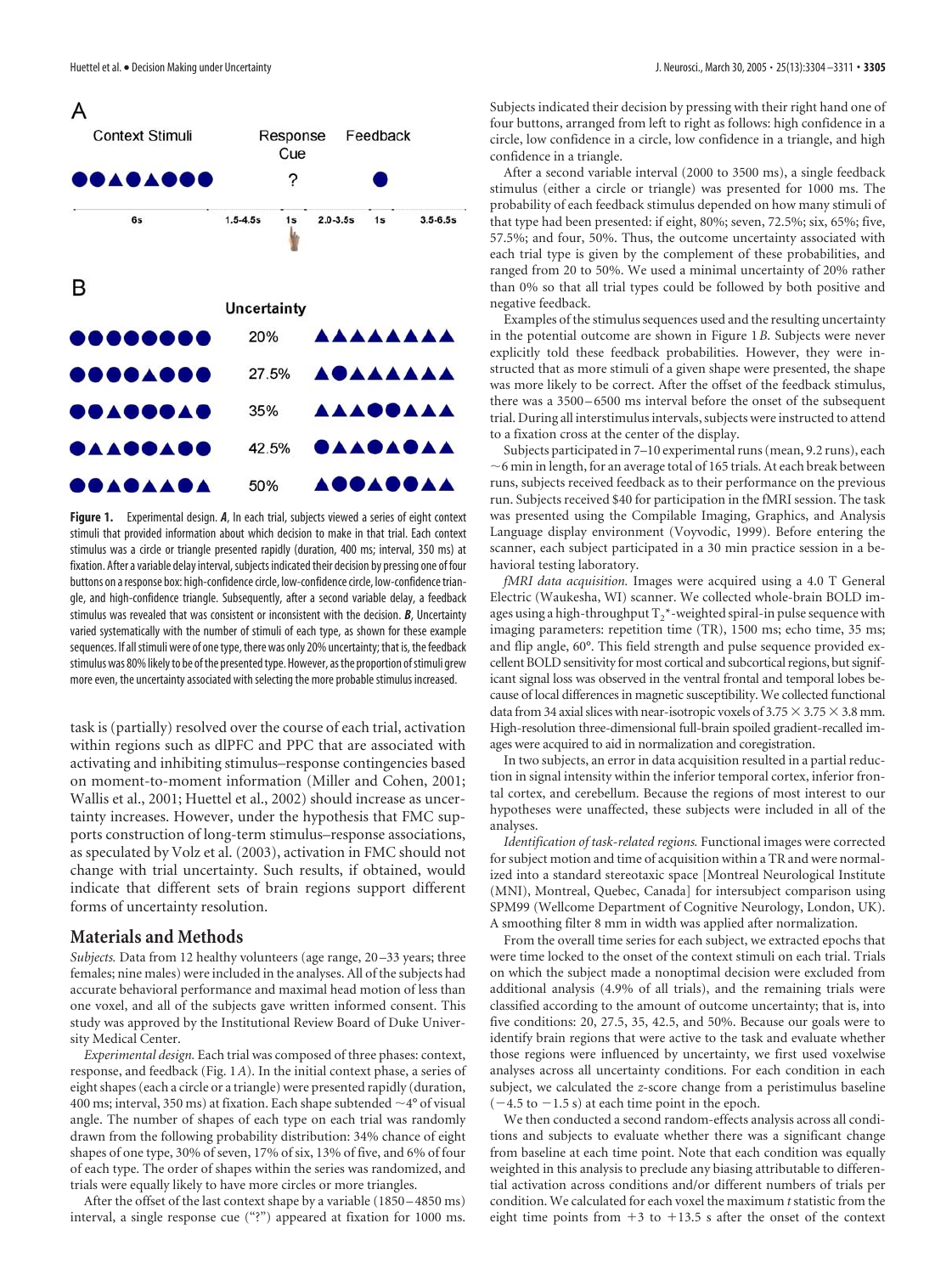stimuli; these bounds were chosen to encompass the predicted peak of the context-induced hemodynamic response, without making additional assumptions about its shape.

We next corrected this activation map for multiple comparisons using strict Bonferroni's correction (for  $\sim$  47,000 voxels in our normalized brain and eight time points of testing) at a type I corrected  $\alpha$  value of 0.05. This resulted in a *t* threshold of 5.81 (df  $=$  59) and an uncorrected  $\alpha$  value of  $\sim$ 1.3  $\times$  10  $^{-7}$ . Using a clustersize threshold of six contiguous voxels, we found 40 foci of activation to be tested for uncertainty effects. We used such strict correction to ensure that we would have a high degree of confidence that the regions of interest (ROIs) used in the second stage of our analysis would be associated with task-related activation. The upper limit of the color maps on the activation figures is set at a type I corrected value of 0.000001 (*t*  $> 8.60$ ; uncorrected,  $\alpha = 2.6 \times$  $10<sup>-12</sup>$ ), and nearly all included regions had a maximal value above even that threshold. Note that this analysis does not introduce any bias into our subsequent analyses of uncertainty effects, because it treats all uncertainty conditions independently.

We do not report in this manuscript analyses of the feedback stimuli. Initial analyses revealed no significant regions of activation associated with feedback, which may reflect the fact that subjects' payment did not depend on their choices.

*Assessment of significant effects of uncertainty within task-related regions.* We next conducted a regression analysis to determine whether there were significant effects of uncertainty on the fMRI BOLD response in regions evincing task-related activation. After calculating an epoch-averaged waveform for each subject and ROI, we determined the time point at which there was maximal BOLD change across all conditions. We then calculated, for each of the five uncertainty conditions, the amplitude of the mean response within a five TR window centered on the BOLD peak. For each ROI, we con-

structed a simple regression analysis with independent variables of percentage uncertainty (five levels: 20, 27.5, 35, 42.5, and 50%) and dependent variables of peak BOLD signal change. We report in Tables 1 and 2 regions that had a significant main effect of uncertainty and a significant intercept, respectively, in the regression analysis.

To investigate whether the sequence of stimuli in the context phase had an effect on observed BOLD activation, we conducted three additional voxelwise analyses. First, we separated trials in which seven stimuli of one type and one of another type were presented (72.5% uncertainty condition) into two groups: those in which the odd stimulus occurred in the first four stimuli and those in which it occurred in the last four stimuli. Second, for epochs with six stimuli of one type (35% uncertainty), we compared trials in which both of the odd stimuli occurred in the first four stimuli with those in which both occurred in the last four. Third, for epochs with four stimuli, we compared trials in which there were many alternations between stimuli with those with fewer alternations. All of these analyses used *t* tests across subjects of the different waveforms at each time point ( $\alpha$  = 0.001; cluster size, 6 voxels), because we had no a priori expectation about the shape and timing of these differences.

#### **Results**

#### **Behavioral data**

On each trial, the subjects indicated whether they predicted a circle or triangle to be presented in the feedback phase and

#### **Table 1. Brain regions exhibiting significant task-related activation for which amplitude increased with increasing uncertainty**

| Region                   | Laterality | <b>MNI</b> centroid |       |    |                        |       |
|--------------------------|------------|---------------------|-------|----|------------------------|-------|
|                          |            | Χ                   |       |    | Volume $\text{(cm}^3)$ | Max t |
| Insula                   | R          | 35                  | 26    | 4  | 4.7                    | 8.8   |
| Insula                   |            | $-30$               | 20    | 5  | 4.1                    | 8.7   |
| Inferior frontal gyrus   | R          | 61                  | 13    | 16 | 5.1                    | 10.2  |
| Inferior frontal gyrus   | R          | 55                  | 10    | 35 | 4.6                    | 11.1  |
| Middle frontal gyrus     |            | $-44$               | -4    | 36 | 2.7                    | 9.5   |
| <b>Thalamus</b>          | R          | 17                  | $-13$ | 9  | 0.8                    | 7.4   |
| Inferior parietal lobule | R          | 43                  | $-50$ | 46 | 11.0                   | 11.3  |
| Intraparietal sulcus     |            | $-25$               | $-64$ | 50 | 7.4                    | 11.2  |
| Intraparietal sulcus     | R          | 29                  | $-70$ | 48 | 5.1                    | 9.4   |
| Intraparietal sulcus     |            | $-16$               | $-77$ | 48 | 5.7                    | 9.8   |

In all tables, we describe the anatomical regions of significant activation, their laterality [left (L), right (R), or bilateral], the coordinates of the region centroid within the stereotaxic space of the MNI, the volume of activation in cubic centimeters, and the maximum task-related*t*value (Max*t*) within the region.

**Table 2. Brain regions that exhibited significant task-related activation that was uncertainty independent (i.e., significant intercept in the regression analysis after accounting for uncertainty effects)**

| Region                   | Laterality | <b>MNI</b> centroid |               |      |                        |       |
|--------------------------|------------|---------------------|---------------|------|------------------------|-------|
|                          |            | X                   | V             | Z    | Volume $\text{(cm}^3)$ | Max t |
| Anterior cingulate gyrus |            | $-5$                | 9             | 40   | 6.2                    | 11.8  |
| Frontomedian cortex      | B          |                     | 0             | 56   | 10.1                   | 12.7  |
| Inferior frontal gyrus   |            | $-47$               | <sup>-3</sup> | 9    | 3.3                    | 8.5   |
| Middle frontal gyrus     | R          | 42                  | $-5$          | 64   | 0.7                    | 7.5   |
| Superior frontal gyrus   |            | $-25$               | $-5$          | 52   | 2.2                    | 10.0  |
| Precentral gyrus         |            | $-41$               | $-12$         | 51   | 3.9                    | 10.8  |
| Precentral gyrus         |            | $-30$               | $-17$         | 65   | 6.6                    | 10.1  |
| <b>Thalamus</b>          |            | $-12$               | $-20$         | 7    | 1.6                    | 8.6   |
| Precentral gyrus         |            | $-59$               | $-29$         | 26   | 2.6                    | 8.2   |
| Postcentral gyrus        |            | $-54$               | $-31$         | 43   | 4.8                    | 10.7  |
| Supramarginal gyrus      |            | $-40$               | $-42$         | 54   | 20.1                   | 11.9  |
| Superior temporal gyrus  |            | $-56$               | $-51$         | 20   | 0.5                    | 6.4   |
| Middle temporal gyrus    | R          | 51                  | $-67$         | $-1$ | 4.8                    | 10.4  |
| Middle occipital gyrus   | R          | 46                  | $-77$         | $-5$ | 7.4                    | 10.5  |
| Inferior occipital gyrus |            | $-38$               | $-83$         | $-6$ | 7.8                    | 8.7   |
| Cuneus                   |            | $-27$               | $-92$         | 25   | 4.7                    | 10.3  |
| Middle occipital gyrus   | R          | 35                  | $-96$         | 2    | 13.5                   | 11.9  |
| Middle occipital gyrus   |            | $-25$               | $-100$        | 0    | 11.4                   | 13.1  |

Max*t*, Maximum task-related*t*value; L, left; B, bilateral; R, right.



Figure 2. Behavioral results. For each subject, we counted the number of each possible response as a function of the numbers of stimuli of each type that were presented, from 0 triangles/8 circles to 8 triangles/0 circles (*x*-axis). We weighted high-confidence judgments as  $\pm$  2 and low-confidence judgments as  $\pm$  1 and plotted the resulting mean judgment on the *y*-axis. All subjects' decisions (colored lines) showed sensitivity to the number of stimuli presented, indicating that our stimulus manipulation had the expected effects on decision uncertainty.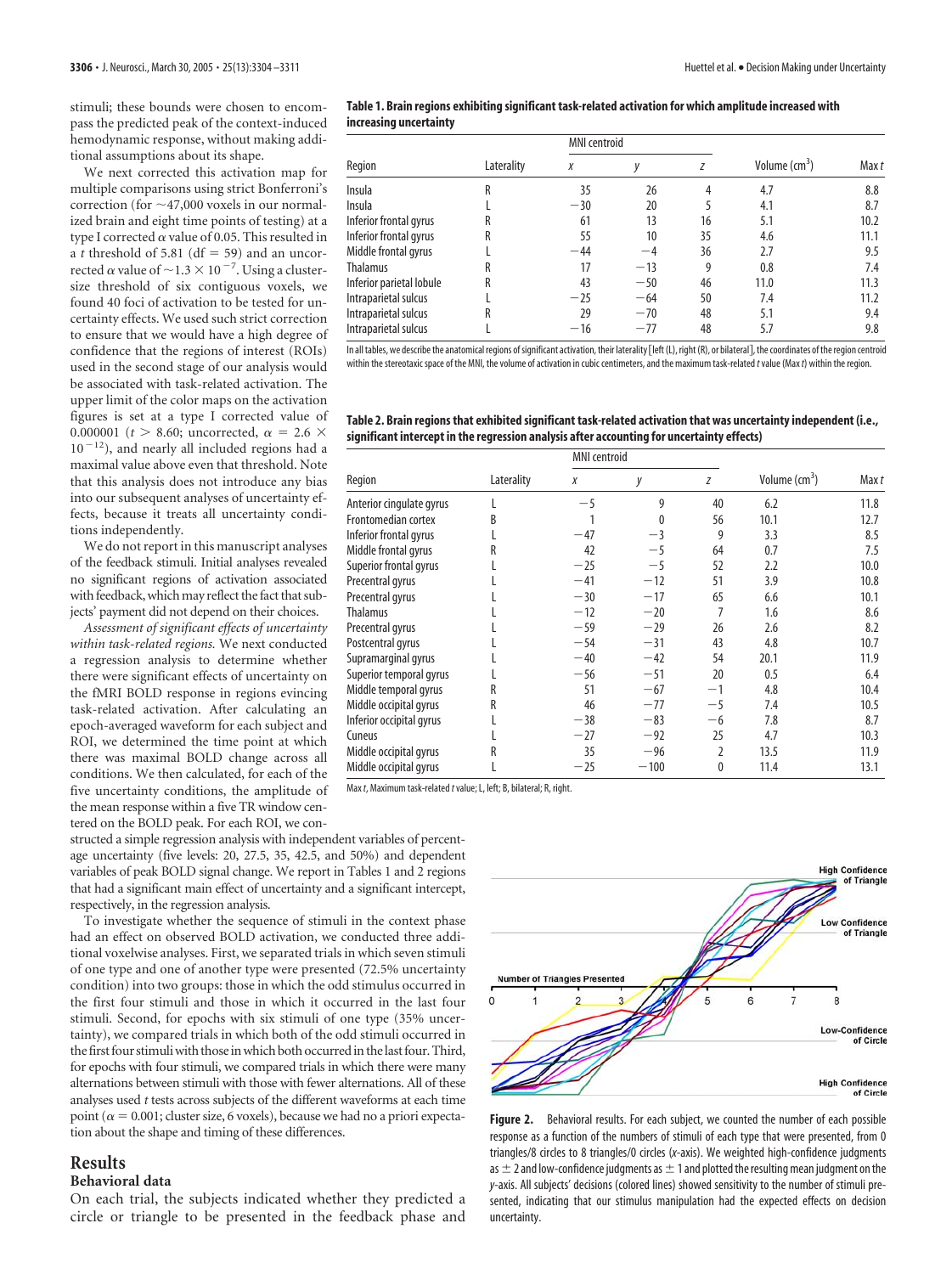

**Figure 3.** Regions of frontal and insular cortices for which task-related activation was significantly modulated by uncertainty. *A*, Lateral and cross-sectional views of frontal cortex, with the red–yellow color map (corrected*p*range, 0.05– 0.000001; uncorrected range,  $10^{-7}$  to  $10^{-12}$ ) indicating regions that exhibited significant task-related activation for which amplitude across conditions depended on stimulus uncertainty. *B*, Within regions of dlPFC, notably the posterior inferior frontal sulcus (pIFS), significant effects of uncertainty on fMRI signal were observed. In these regions, fMRI activation increased as the proportion of uncertainty in the decision increased. L, Left; R, right.*C*, Similar uncertainty effects were observed within the anterior insula. All of the time courses on this and subsequent figures present amplitude of fMRI BOLD signal (*y*-axis) as a function of the time since the onset of the context-phase stimuli (*x*-axis).

whether they had high or low confidence in their decision. Mean response time was  $\sim$ 870 ms, and this value did not significantly differ across uncertainty conditions ( $F_{(4,44)} = 0.67$ ;  $p > 0.10$ ). As uncertainty decreased from 50 to 20%, subjects were increasingly likely to choose the more-prevalent stimulus and were increasingly likely to indicate that they had high confidence in their decision (Fig. 2). These results indicate that subjects learned the response contingencies and that our uncertainty manipulation had the desired effects on decision making.

We note that, although we recorded confidence judgments, those judgments were very highly correlated with our uncertainty manipulation, as shown in Figure 2. Therefore, our analyses below examine trials in which subjects predicted the more-probable stimulus, collapsing over expressions of high and low confidence.

### **fMRI data**

Our initial analyses identified regions with significant increases in activation to the presentation of the context stimuli across all uncertainty conditions. Foci of significant task-related activation were observed in dlPFC, PPC, the anterior insula (aINS), FMC, and the thalamus, as well as in motor and visual regions. Latency to peak was earliest for regions within the occipital and inferior temporal lobes (6 –7.5 s after trial onset), intermediate for parietal and anterior prefrontal regions (10.5 to 12 s), and latest for motor-related regions (15 to 16 s). This timing order reflects activation to the different task phases of viewing the context stimuli, forming a decision, and executing a response. Activation in posterior and medial prefrontal regions also peaked relatively late (15 s) in the epoch.

Within the set of regions evincing taskrelated activation, there were four areas with significant effects of uncertainty: posterior dlPFC, aINS, PPC, and the right thalamus (Table 1, Fig. 3*A*). Plotted in Figure 3*B* are the BOLD responses across conditions in the areas of frontal and insular cortices that exhibited uncertainty effects. Monotonic increases in BOLD activation were observed across conditions, from negligible activation in the 20% uncertainty condition to greatest activation in the 50% uncertainty condition. Figure 4 illustrates BOLD responses in the left and right intraparietal sulci of posterior parietal cortex. Again, BOLD activation was minimal in the 20% uncertainty condition and monotonically increased as uncertainty increased.

We additionally identified regions with a significant intercept in our regression analysis, which indicated a significant BOLD response independent of the uncertainty effect. Regions exhibiting such an uncertainty-independent main effect included areas implicated in motor and visual function (Table 2, Fig. 5). We note that, although FMC exhibited such an uncertainty-independent main effect, vi-

sual inspection of the time courses suggested that activation in the 20% uncertainty condition was less than the activation in all other conditions, which did not differ from each other.

There was no region for which both uncertainty and intercept factors were significant in the regression model, although the posterior left middle frontal gyrus  $(-44, -4, 36)$   $(x, y, z)$  had a significant effect of uncertainty and a trend toward significance ( $p = 0.08$ ) of the intercept, whereas the posterior left superior frontal gyrus  $(-25, -5, 52)$  had a significant effect of the intercept and a trend toward significance ( $p = 0.06$ ) of uncertainty. The remaining regions identified as having significant taskrelated activation exhibited neither significant effects of uncertainty nor a significant intercept (Table 3).

Our experimental hypotheses were motivated by potential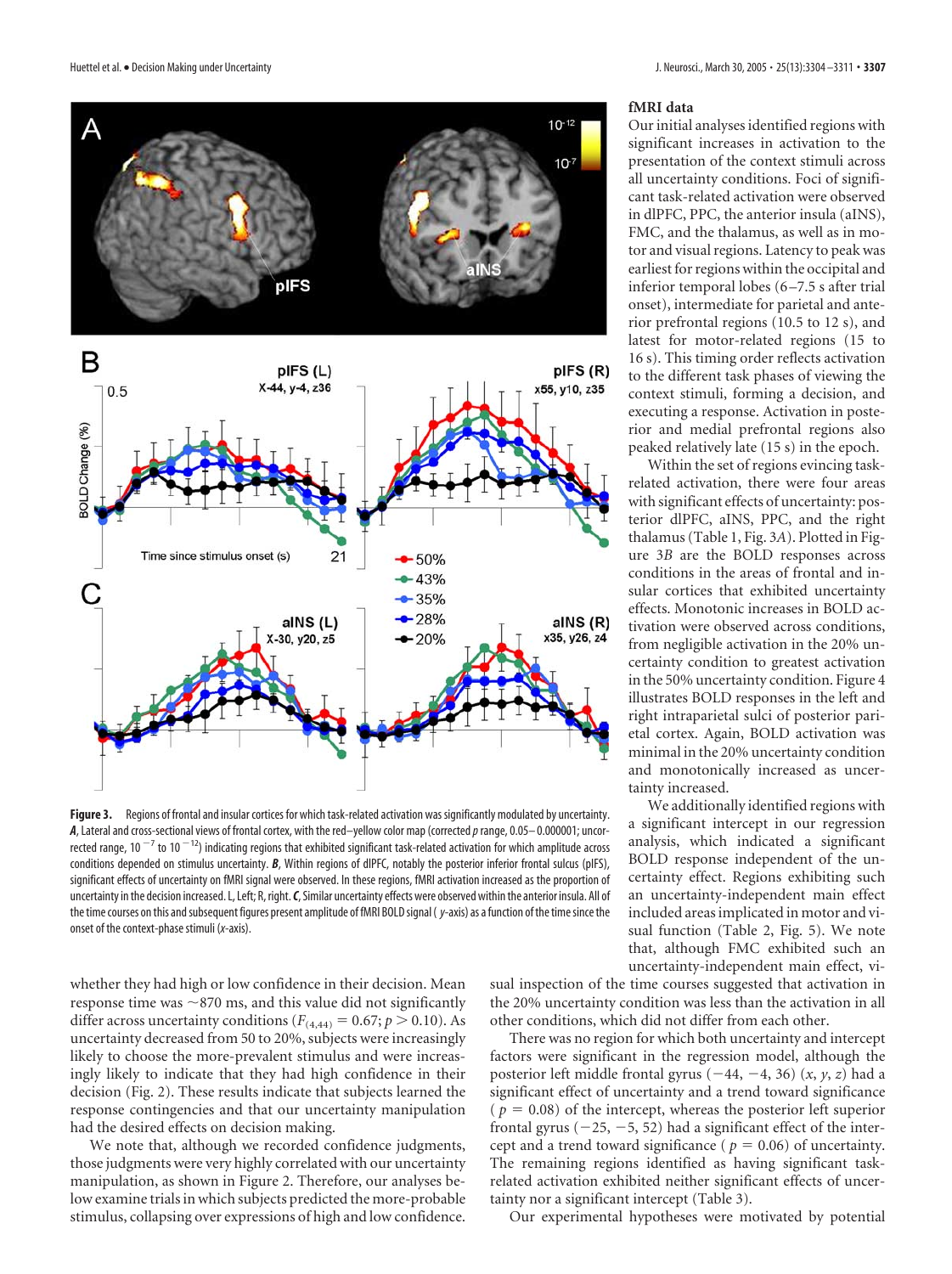differences in the response to uncertainty in two sets of regions: (1) frontomedian cortices and (2) lateral prefrontal, parietal, and insular cortices. Therefore, we directly compared the effects of uncertainty on activation in these two sets of regions. We repeated the above regression analyses collapsing across FMC regions (coordinates are indicated in Tables 2 and 3) and across lateral regions listed in Table 1. We determined, for each subject, the main effect of uncertainty in each of the two sets, and then compared those sets of parameter estimates statistically. We found that the uncertainty effect was significantly greater in the set of lateral regions compared with FMC  $(t_{(11)} = 2.90; p = 0.01)$ , providing additional support for a dissociation between these systems.

Given these effects of uncertainty, we next evaluated whether the order of stimulus presentation influenced the pattern of BOLD activation. In the 27.5% uncertainty condition, subjects viewed seven of one shape and one of the other shape. We compared trials for which the incongruent event occurred in the first half of the context stimuli with trials in which the incongruent event occurred in the second half. Within the PPC, activation to late incongruent events (i.e., those inconsistent with an already planned response) was significantly greater than activation to early incongruent events at time points later in the epoch (Fig. 6). Centroids of this activation were located in the intraparietal sulcus bi-

laterally at MNI coordinates  $(-36, -57, 54)$  and  $(51, -52, 50)$ . Analyses of two other aspects of stimulus sequence, the timing of odd events in the 35% uncertainty condition and the number of stimulus alternations in the 50% uncertainty condition, revealed no additional areas of significant activation associated with the sequence of the context stimuli.

## **Discussion**

The current study investigated the brain mechanisms underlying the resolution of uncertainty in decision making. The psychological concept of uncertainty is intimately related to the statistical concept of information (Shannon and Weaver, 1949; Garner, 1962), such that it depends on the number of potential outcomes and their estimated probabilities. In most previous studies of uncertainty, different stimuli were associated with different outcome probabilities (Critchley et al., 2001; Paulus et al., 2001; Volz et al., 2003). For example, Critchley et al. (2001) presented subjects with single nonface playing cards (e.g., ace through 10) and asked subjects to decide whether the ensuing card would be higher or lower. In this design, there is 0% outcome uncertainty for extreme cards (e.g., ace and 10) and up to 44% outcome uncertainty for medial cards (e.g., 5 and 6). Similarly, Volz et al. (2003) presented pairs of comic figures and asked subjects to judge which figure would "win" according to learned rules; depending on the pairing, the uncertainty in the winning outcome ranged from 0% to 40%. When subjects make decisions in such uncertain situations, activation is typically found in FMC, in ei-



**Figure 4.** Regions of parietal cortex for which task-related activation was significantly modulated by uncertainty. *A*, Crosssectional view of parietal and occipital cortices, with the red–yellow color map (corrected*p*range, 0.05– 0.000001; uncorrected range, 10  $^{-7}$  to 10  $^{-12}$ ) indicating regions that exhibited significant task-related activation for which amplitude across conditions depended on stimulus uncertainty. *B*, Within posterior parietal cortex, fMRI BOLD activation systematically scaled with decision uncertainty, as plotted here for regions along the intraparietal sulcus, bilaterally. IPS, Intraparietal sulcus; L, left; R, right.

ther the medial frontal gyrus (Volz et al., 2003, 2004) or in the cingulate gyrus (Critchley et al., 2001).

Our experiment differed from these previous studies in that successive stimuli provided partial information toward an expected decision, with uncertainty reduced or increased depending on whether a stimulus confirmed or violated that expectation. Events that violate expectations have been demonstrated previously to evoke activation in dlPFC and PPC (McCarthy et al., 1997; Clark et al., 2000; Kirino et al., 2000; Huettel et al., 2002), and we found significant uncertainty-related activation within these regions. In contrast, activation in FMC was present during the task, but its amplitude did not change as a function of uncertainty. Together, these results suggest that uncertainty may influence distinct cognitive processes, depending on the decision task. When uncertainty influences the learning of relations between stimuli and responses, as reported by Volz et al. (2003), it evokes long-term strategic processes mediated by FMC. These processes were likely engaged on all trials in our design, because subjects refined contingencies between trial type (e.g., number of circles) and outcomes (e.g., probability of reward), but they were not influenced by the particular pattern of stimuli presented on each trial. In contrast, when decision making does not involve learning but requires selecting between plans for action based on stimulus information (as in the present study), uncertainty evokes shortterm response-selection processes mediated by dlPFC and PPC (Schumacher and D'Esposito, 2002).

A striking and unexpected result was the measurement of only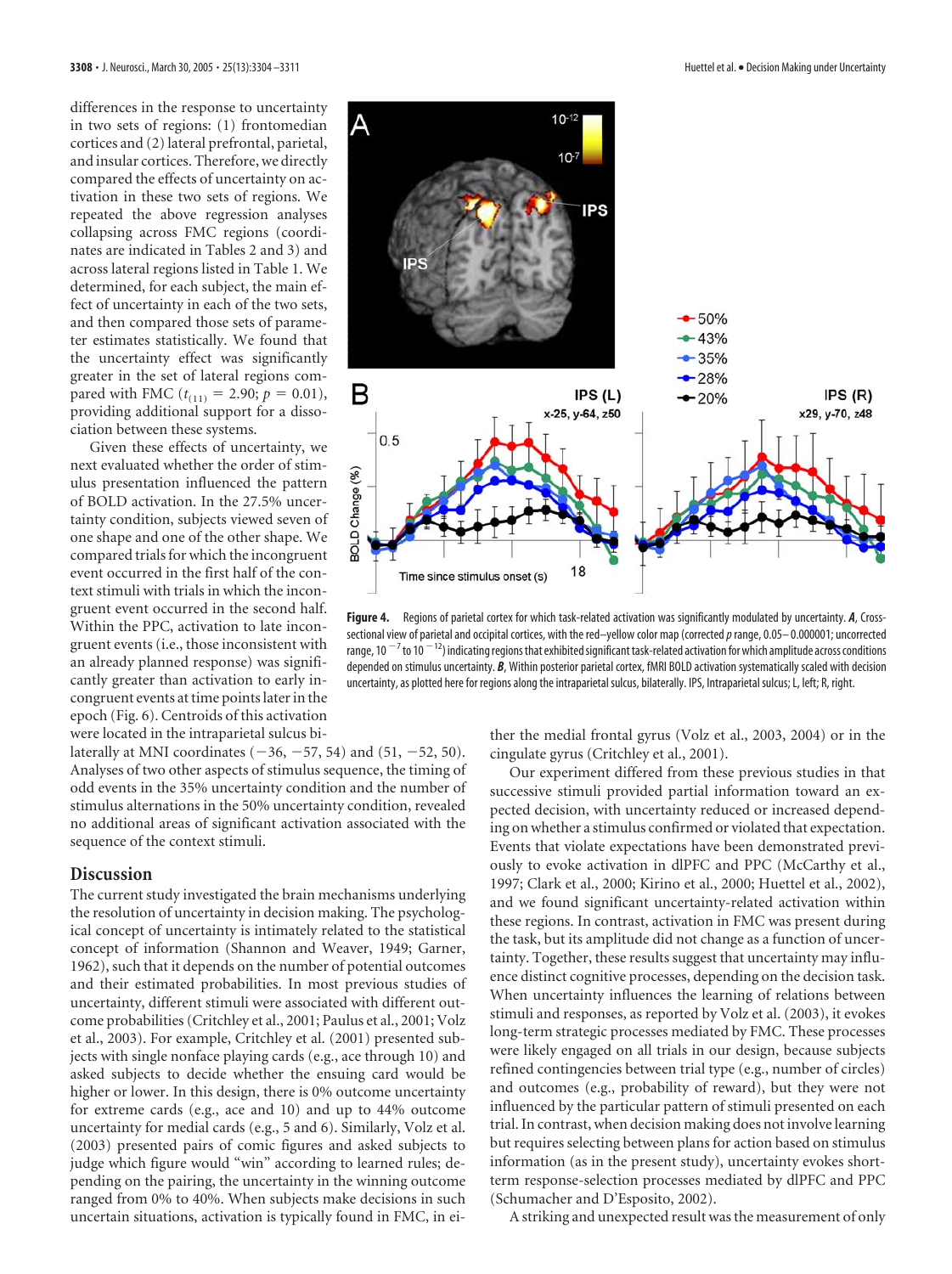

**Figure 5.** Regions with a significant intercept in the regression analyses, indicating significant activation in the absence of uncertainty.*A*, Inthe displayedsuperior andsagittal views,significant uncertainty-independent activationwas observed primarily within visual and motor regions (corrected *p* range, 0.05–0.000001; uncorrected range, 10  $^{-7}$  to 10  $^{-12}$ ). *B,* Activation in visual regions [e.g., middle occipital gyrus (MOG)] peaked early in the trial, reflecting the presentation of the context stimuli, and activation in motor regions [e.g., precentral gyrus (PreCG)] peaked later in the trial, reflecting the subject's response.*C*, The FMC exhibited activation in all conditionsthat did not differ as a function of uncertainty. Visual examination ofthe activation in anterior FMC (aFMC) suggests that activation in the minimal uncertainty condition was less than that in all other conditions, which did not differ from each other. pFMC, Posterior FMC; L, left; R, right.

minimal BOLD activation when all eight stimuli supported the same prediction (Figs. 3, 4), although there remained a 20% chance that that prediction would be incorrect. For comparison, Critchley et al. (2001) found clear indications of increased activation within FMC and aINS (compared with no-uncertainty conditions) at an uncertainty level of only 11%. This difference may result from the same functional dissociation described above. If the active regions in the current experiment support the resolution of uncertainty toward a course of action, activation should be only evoked when successive stimuli point to different potential actions. However, such activation might be absent in our eight-stimulus condition because every single stimulus is consistent with the same response. In the latter case, the decision can be described as being made in the absence of behavioral

uncertainty, although outcome (or reward) uncertainty is still present.

Along these lines, the strongest effects of uncertainty on decision making were observed in PPC, along the intraparietal sulcus. Early conceptions of parietal cortex described its function as supporting a control signal that relates stimuli to responses (Mountcastle et al., 1975). This perspective has been revised significantly by electrophysiological studies of decision making, which have demonstrated that neurons within the PPC of monkeys provide codes for decision variables such as probability and expected value (Shadlen and Newsome, 1996; Platt and Glimcher, 1999). Human neuroimaging studies have found PPC activation across a range of decision-making tasks (Paulus et al., 2001; Huettel et al., 2004). However, evidence for direct modulation of PPC activation by uncertainty has been equivocal. Volz et al. (2003, 2004) found that PPC activation increases as uncertainty increases, whereas Critchley et al. (2001) observed no significant uncertainty effects in PPC using a much simpler task (although PPC did show delay period activation that did not depend on uncertainty). We suggest that a primary function of PPC is to support the generation and modification of a set of context-appropriate responses (Bunge et al., 2002). As uncertainty increases in our task, subjects are faced with a more difficult generation process (i.e., there are more transitions and a longer time before response selection can take place). In support of this interpretation, we found that, when a single incongruent stimulus was presented, its timing influenced activation in PPC (Fig. 6).

We note that the regions discussed in the previous paragraphs, dlPFC and PPC, are commonly grouped as key nodes in a brain system for executive processing (McCarthy et al., 1997; Paulus et al., 2001; Bunge et al., 2002; Fincham et al., 2002). Given that our task requires multiple executive processes (e.g., maintaining shapes in working memory and selecting a

context-appropriate response), an important question lies in the relationship between decision making under uncertainty and more general executive processes. A parsimonious interpretation based on our data and previous results is that, although resolution of uncertainty over time (as in the present study) invokes processes under the control of the executive system, the degree of uncertainty does not necessarily influence the degree to which control systems are engaged. As evidence for this perspective, activation in anterior dlPFC, which has been associated with a variety of behavioral control processes (Kirino et al., 2000; Rowe et al., 2000; Miller and Cohen, 2001; Cools et al., 2004), was present but did not significantly differ across uncertainty conditions.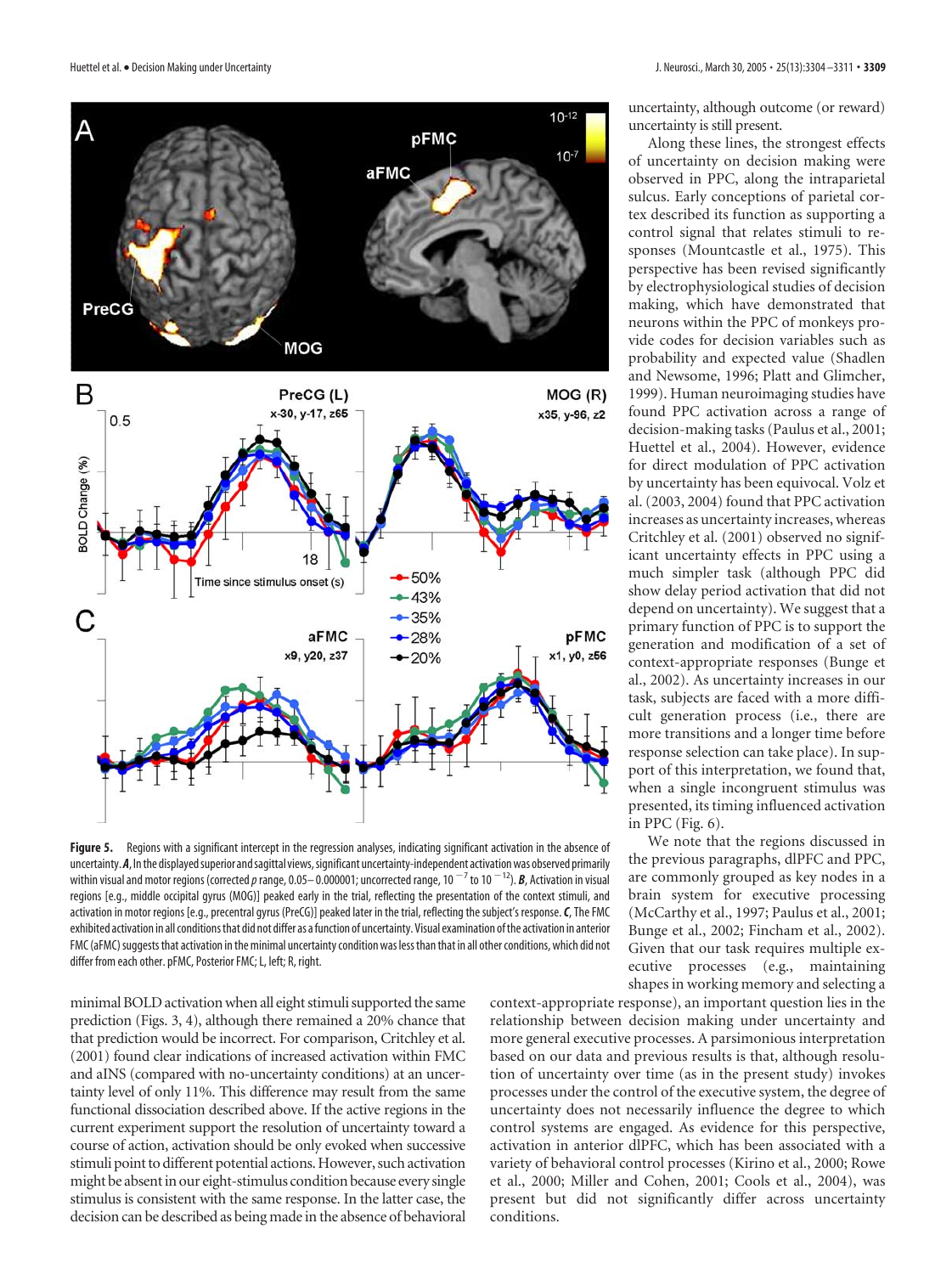We also observed clear uncertainty effects in insular cortex, which has historically been associated with affective stimuli, especially those from the chemical senses, and with sensory integration (Calvert, 2001; Adolphs, 2002; Wicker et al., 2003; Small et al., 2004). However, a number of recent studies have implicated insular cortex, especially anterior regions, in decision making under uncertainty (Critchley et al., 2001; Paulus et al., 2003; Volz et al., 2003). A potentially powerful framework for understanding insular activation has been advanced by Paulus et al. (2003), who suggest that the insula supports risk-based control processes, becoming increasingly active as subjects take actions with greater risk. This idea is tied to the somatic marker hypothesis (Damasio, 1996), such that increased activation in insular cortex (and other ventral regions) would reflect stronger negative somatic states (Bechara, 2001). A clear prediction of this framework is that different forms of uncertainty have different effects on insular and PPC activation. Uncertainty about future reward outcomes should evoke insular activation, whereas uncertainty about what behavior to choose should evoke PPC activation. Although the current study (and others in the literature) makes outcomes contingent on selection of the correct action, these forms of uncertainty could be distinguished by comparing stimuli with similarly known responses but different probabilities of reward.

In summary, we demonstrated using a novel task that the presentation of stimuli conveying greater or lesser amounts of uncertainty modulates activation in selected regions within a more general brain system for behavioral control. The results provided new evidence for parietal and prefrontal involvement in the resolution of uncertainty when subjects are faced with limited knowledge about the correct action to take.

However, several limitations of our study suggest avenues of future research. Although we had expected the delivery or omission of rewards to modulate activation in ventromedial frontal and striatal regions (Schultz et al., 1997; Fiorillo et al.,

2003; Knutson et al., 2003), we found no significant effects of the feedback stimuli. As noted above, this absence may reflect the lack of explicit reward information during the experiment or the extended nature of the decision process. Also, because of the high magneticfield strength and pulse sequence that were used, susceptibility artifacts in orbitofrontal cortex (OFC) precluded inference about activation in that region. Given previous demonstrations that OFC damage increases selection frequency of risky alternatives (Bechara et al., 1994; Bechara et al., 2000) and that ventral prefrontal activation is observed in paradigms involving risk and reward (Elliott et al.,

| Region                   | Laterality | <b>MNI</b> centroid |       |       |                        |       |
|--------------------------|------------|---------------------|-------|-------|------------------------|-------|
|                          |            | X                   |       | Z     | Volume $\text{(cm}^3)$ | Max t |
| Middle frontal gyrus     | R          | 38                  | 54    | 18    | 2.2                    | 8.0   |
| Middle frontal gyrus     | R          | 41                  | 44    | 28    | 2.9                    | 7.5   |
| Frontomedian cortex      | R          | 9                   | 20    | 37    | 4.9                    | 9.7   |
| Superior frontal gyrus   | R          | 23                  | 4     | 55    | 1.9                    | 8.7   |
| Middle frontal gyrus     |            | $-61$               | 3     | 30    | 2.5                    | 8.8   |
| Middle frontal gyrus     | R          | 37                  | 0     | 51    | 5.5                    | 9.1   |
| Postcentral gyrus        | R          | 53                  | $-28$ | 42    | 3.7                    | 7.6   |
| Cerebellum               | R          | 25                  | $-54$ | $-23$ | 2.1                    | 7.0   |
| Fusiform gyrus           |            | $-33$               | $-60$ | $-18$ | 0.7                    | 7.2   |
| Fusiform gyrus           |            | $-35$               | $-71$ | $-13$ | 1.7                    | 8.5   |
| Angular gyrus            | R          | 37                  | $-81$ | 28    | 4.1                    | 9.7   |
| Inferior occipital gyrus | R          | 30                  | $-88$ | $-15$ | 0.9                    | 6.9   |

Max*t*, Maximum task-related*t*value; L, left; R, right.



Figure 6. Effects of the timing of the incongruent stimulus in the 27.5% uncertainty condition (7 congruent; 1 incongruent). *A*, Significantly greater activation was observed within the intraparietal sulcus (IPS) bilaterally when the single incongruent stimulus was presented in the second half of the 8-stimulus sequence, compared with when it was presented in the first half of the sequence ( *p*range, uncorrected, 0.001– 0.00001).*B*, Examination ofthetime course of activationrevealedthatthe late incongruentstimuli evoked activation during the decision phase of the task. Note that the context stimuli were presented over the first 6 s (4time points) of each trial, and the observed change in fMRI activation attributable to the late incongruent event peaked  $\sim$  12 s after trial onset. L, Left; R, right.

2000; O'Doherty et al., 2001), pulse sequences designed to ameliorate signal losses in that region will be critical for future work (Guo and Song, 2003). Furthermore, we were unable to examine the effects of decision confidence on activation attributable to its tight coupling to stimulus uncertainty. Internally attributed uncertainty, as could be evoked by soliciting a confidence judgment, has been shown to evoke dlPFC and PPC activation, perhaps because of working memory demands (Volz et al., 2004). The use of natural stimuli without a priori uncertainty values might allow dissociation of decision confidence and decision uncertainty.